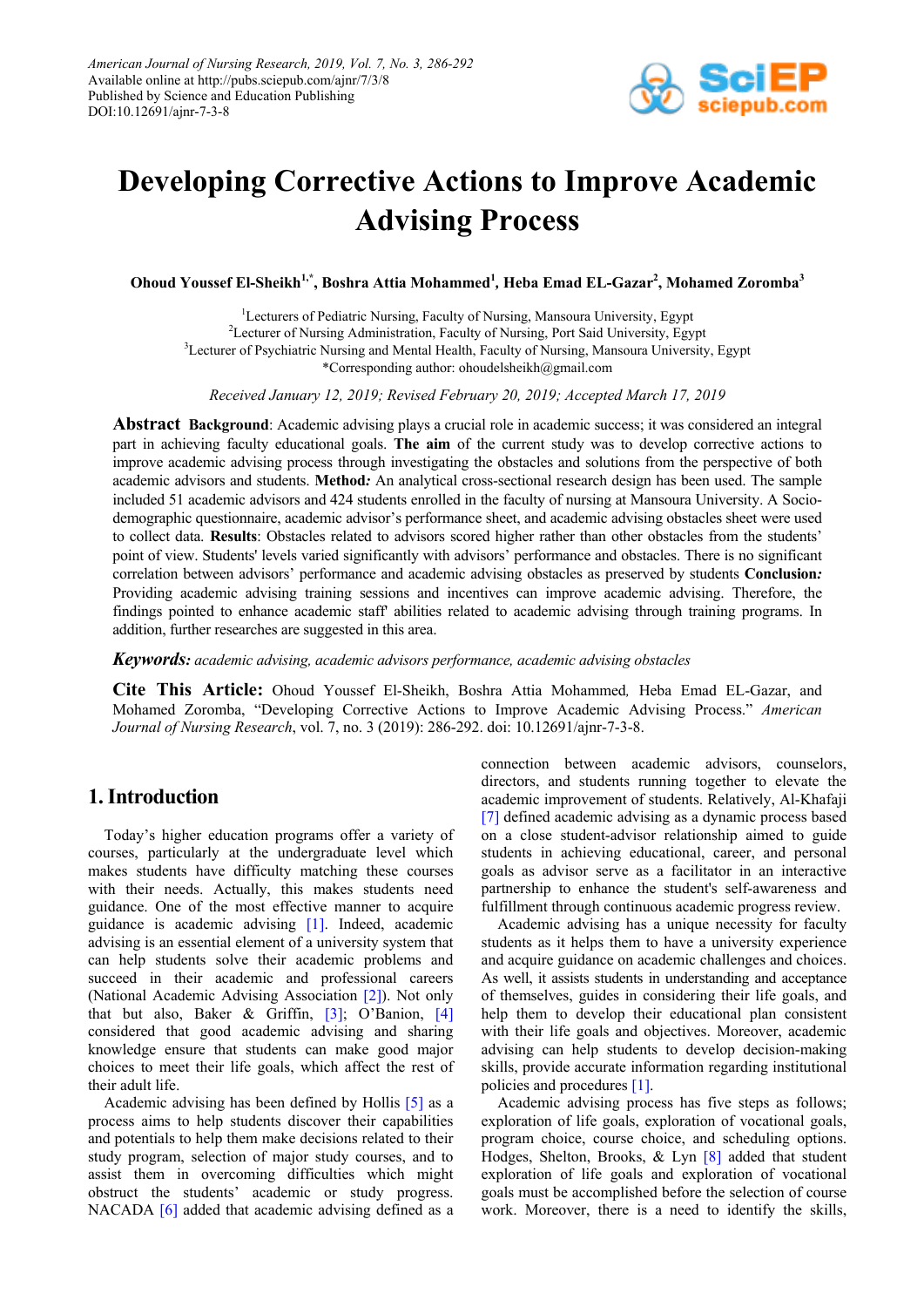knowledge, and attitudes required of academic advisors for effective implementation to these five steps of academic advising [\[9\].](#page-6-2)

In light of Zhang  $[10]$ , there are three models of academic advising. Firstly, a centralized academic advising model (all academic advising is done centrally by the academic advising office). Secondly, decentralized academic advising model (academic advising is provided at the departmental level and may or may not be any centralized coordination). Finally, shared structure academic advising model (where many advisors meet with students in a central administrative unit meanwhile, others provide advice to students in the academic department of their major discipline).

Academic advisors have an important role in assisting students as they help students to know their academic rules, plan their schedule in a suitable way, ask students what majors they are interested in, and encourage them to talk to their parents about their plan to achieve their life goals [\[11\].](#page-6-4) However, academic advisors face different challenges related to their professional preparation and to their support from the university. Therefore, training is crucial to advisor development [\[12,13\].](#page-6-5)

The decision-making process through communication and information exchanges between the students and advisor to enable the students to realize their maximum educational potential. The measurement of advising outcomes was focused on student's satisfaction with the advisor or advising system rather than on student's success [\[14\].](#page-6-6) The research by Etway, [\[15\]](#page-6-7) concluded that the students had a high perception of academic advising obstacles related to the administrative system, rather than academic advisors. On the other hand, the advisors had a high perception of related to suggestion for manage the academic advising obstacles than student's perceptions. Therefore, offering enough time for interaction and contact between the students and their advisor, and give advisors more authorities and flexibility in dealing with rules and regulations are beneficial to overcome the challenges of the academic advising process.

#### **1.1. Need and Significance of the Study**

Academic advising is an essential element of acquiring academic students experience and it is a pathway to career success. In this notion, Smith, Carpenter, & Fitzpatrick [\[16\]](#page-6-8) reviewed that effective academic advising is central to the success of nursing students. According to Folsom, Yoder, & Joslin [\[17\],](#page-6-9) there is increased attention on the importance of academic advising as it enhances students' educational experiences, aids in fulfilling educational missions and goals, and meets the changing emphases in higher education. In a study conducted by Harrell & Reglin  $[18]$ , it was recommended to conduct research about the academic advising success and lack of success.

The importance of current study comes from the application of the accredited hours' program in teaching which requires the availability of the of academic advising system in an integrated way, for the contribution to the success and development of the educational process so it is important to shed light on the obstacles and solutions of the academic advising process

## **1.2. Aim**

The present study was aimed to develop corrective actions to improve academic advising process.

#### **1.3. Specific Objectives**

- 1. Investigate the obstacles of the academic advising process from the perspective of the academic advisors and students.
- 2. Assess the solutions of the academic advising process from the perspective of the academic advisors and students.

#### **1.4. Research Questions**

What are the corrective actions to improve academic advising process from perspective of both academic advisors and students?

# **2. Methods**

### **2.1. Study Design**

An explartory cross-sectional design was used in the current study.

#### **2.2. Setting**

The present study was conducted in the Faculty of Nursing at Mansoura University

#### **2.3. Sample**

The subjects of this study included two groups;

I. Academic advisors group:

Included all academic advisors staff who was working in the study settings during the academic year 2017-2018. They were 62 academic advisors, 6 of them were excluded in the pilot study to become 56 academic advisors; the response rate was ''91.07%'' (51 academic advisors). II. Students group:

Included students who were studying in credit hour program in above-mentioned setting from the first level to the fourth level. Students were enrolled in the nursing faculty at the academic year 2017–2018 were "1993" students. A random sample size calculated using OpenEpi, Version 3, open source calculator [\[19\].](#page-6-11) Estimated minimum sample size n= 323 with confidence level 95%, this increased to 500 students to avoid dropped, incomplete responses or withdrawal. A list of all students obtained from students' affairs, then 500 random numbers from 1 to 1993 generated by the OpEnepi random program to select sample randomly [\[20\],](#page-6-12) 424 students respond and complete the assessment.

## **2.4. Tools of Data Collection**

Data was collected through one questionnaire and two tools as following:

**Socio-demographic questionnaire to** assess the personal characteristics of both group samples.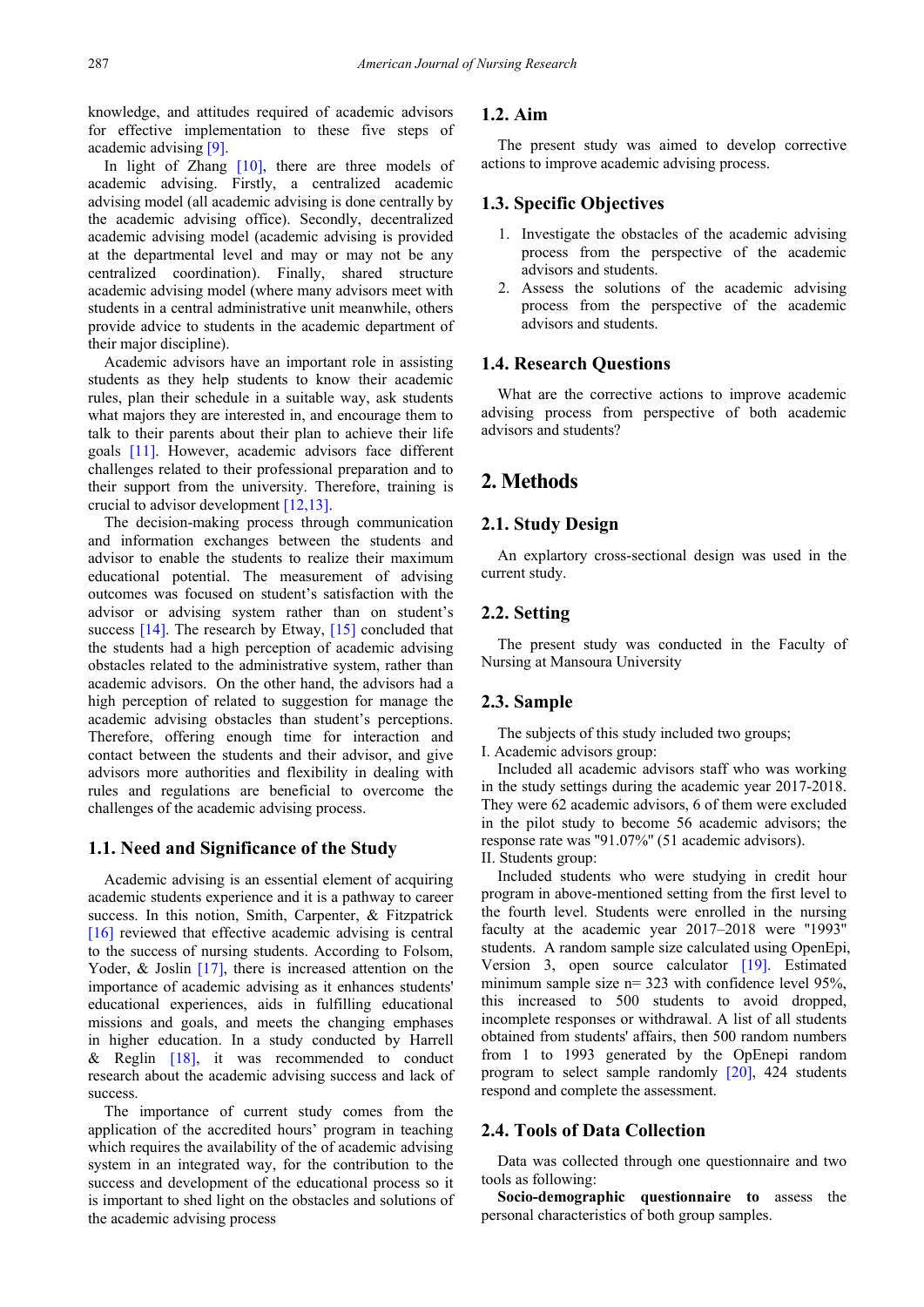- a. Students' gender, academic level as well as number of times interviewed with the academic advisor per month.
- b. Academic Advisors' gender and academic degree.

**Tool (I): Academic Advisor's Performance sheet:**

This tool was adapted from Radhi, [\[21\]](#page-6-13) containing 12 items to assess the academic advisor's performance from the students' point of view.

#### **Tool (II): The Academic Advising Obstacles sheet;**

This tool was adapted from Radhi, [\[21\]](#page-6-13) consisting of two parts;

**Part I;** used to assess obstacles related to academic advising from student's and academic advisor's point of view. It comprised 37 items which addressed three types of obstacles; obstacles related to academic advising unit (8 items), obstacles related to the academic advisors (11 items), and obstacles related to the faculty students (8 items).

**Part II;** it consisted of 13 items suggests solutions for academic advising obstacles from the perspective of students and academic advisors.

Tools were collected along three rating scale for the response "agree, uncertain, disagree". The scores of the items were summed-up and the total divided by the number of the items, giving a mean score for each part.

**Tools validity and reliability;** Face and content validity of tools were examined for clarity, appropriateness, and relevance by a board of seven experts in nursing education. Content validity indicates a complete range of the attributes that are under study depicted by the content. To estimate the content validity, opinions of the experts were taken to establish the conceptual framework of tools. Content Validity Index (CVI) for the tool is the Sum of all experts individual / Number of experts  $[22]$  CVI = 89%. Reliability assessed through Cronbach's Alpha reliability test  $\alpha$ = 84%. Pilot study included six academic advisors and forty students to check the feasibility, applicability, how clear the tools are and to allocate the time needed to fill it. The participants in the pilot study were excluded from the study to assure the stability of the answers.

**Ethical consideration;** Ethical approval was obtained from the Institutional Review Board (IRB) and the Ethical Research Committee at the Faculty of Nursing Mansoura University to conduct the study. Verbal consent was been taken from participants after explaining the purpose and process of the study. Confidentiality of the data gathered has been assured and it was only used for the purpose of the study. Finally, they were all informed about their right to refuse participation or even withdrawal at any time.

**Fieldwork;** Verbal consent was taken from participants after the aim of the study was explained and they were informed that their participation is voluntarily and ensuring confidentiality of information. Researchers introduced the purpose of the study and obtained approval for participation. Data were been collected from the students using self-instructions questionnaires that were distributed during classes and collected after they finished. Each questionnaire took a period ranges from 15-20 minutes. The total time spent on data collection was 3 months starting from April 2018 to June 2018.

**Data analysis;** Data were analyzed with SPSS version 24. The normality of data was first tested with a one-sample Kolmogorov-Smirnov test. Qualitative data was described using numbers and percentages. Continuous variables were presented as mean  $\pm$  SD (standard deviation) for parametric data and Median for nonparametric data. The two groups were compared with Student *t* test. Pearson correlation used for correlation between continuous parametric data.

For all above-mentioned statistical tests done, the threshold of significance was fixed at 5% level (p-value). The results were considered significant when the probability of error is less than 5%, Non-significant when the probability of error is more than 5%, and highly significant when the probability of error is less than 0.1%. The smaller the p-value obtained, the more significant were the results.

# **3. Results**

**Table 1. Distribution of Students' gender, academic level and number of times interviewed with the academic advisor per month**

<span id="page-2-0"></span>

| Items                                                              | Frequency<br>$(N=424)$ | $\frac{0}{0}$ |
|--------------------------------------------------------------------|------------------------|---------------|
| Gender                                                             |                        |               |
| - Male                                                             | 127                    | 30            |
| - Female                                                           | 297                    | 70            |
| <b>Academic level</b>                                              |                        |               |
| $-1st$ level                                                       | 107                    | 25.2          |
| $-2nd$ level                                                       | 108                    | 25.5          |
| $-3^{\text{rd}}$ level                                             | 103                    | 24.3          |
| $-4th$ level                                                       | 106                    | 25.0          |
| Number of times interviewed with the<br>academic advisor per month |                        |               |
| - Once a month                                                     | 108                    | 25.5          |
| - More than once a month                                           | 120                    | 28.3          |
| - When there is a problem with the<br>advising process             | 196                    | 46.2          |

According to [Table 1,](#page-2-0) about two thirds (70%) of the studied sample are female. Regarding academic levels of the studied levels, the studied sample was distributed to the fourth levels without significant difference. Less than half (46.2%) of studied students reported that interviewing with the academic advisor when there is a problem.

**Table 2. Distribution of Academic Advisors' gender and academic degree**

<span id="page-2-1"></span>

| Items                 | Frequency<br>$(N = 51)$ | $\frac{0}{0}$ |
|-----------------------|-------------------------|---------------|
| Gender                |                         |               |
| - Male                | 2                       | 3.9           |
| - Female              | 49                      | 96.1          |
| Academic degree       |                         |               |
| - Lecturer            | 48                      | 94.1          |
| - Assistant professor | 3                       | 5.9           |

According to [Table 2,](#page-2-1) the vast majority of academic advisor are females and lecturers (96.1% and 94.1%). Regarding frequencies of students meeting with advisors, less than half of studied advisors (46.2%) meet the students when there was a problem with the advising process.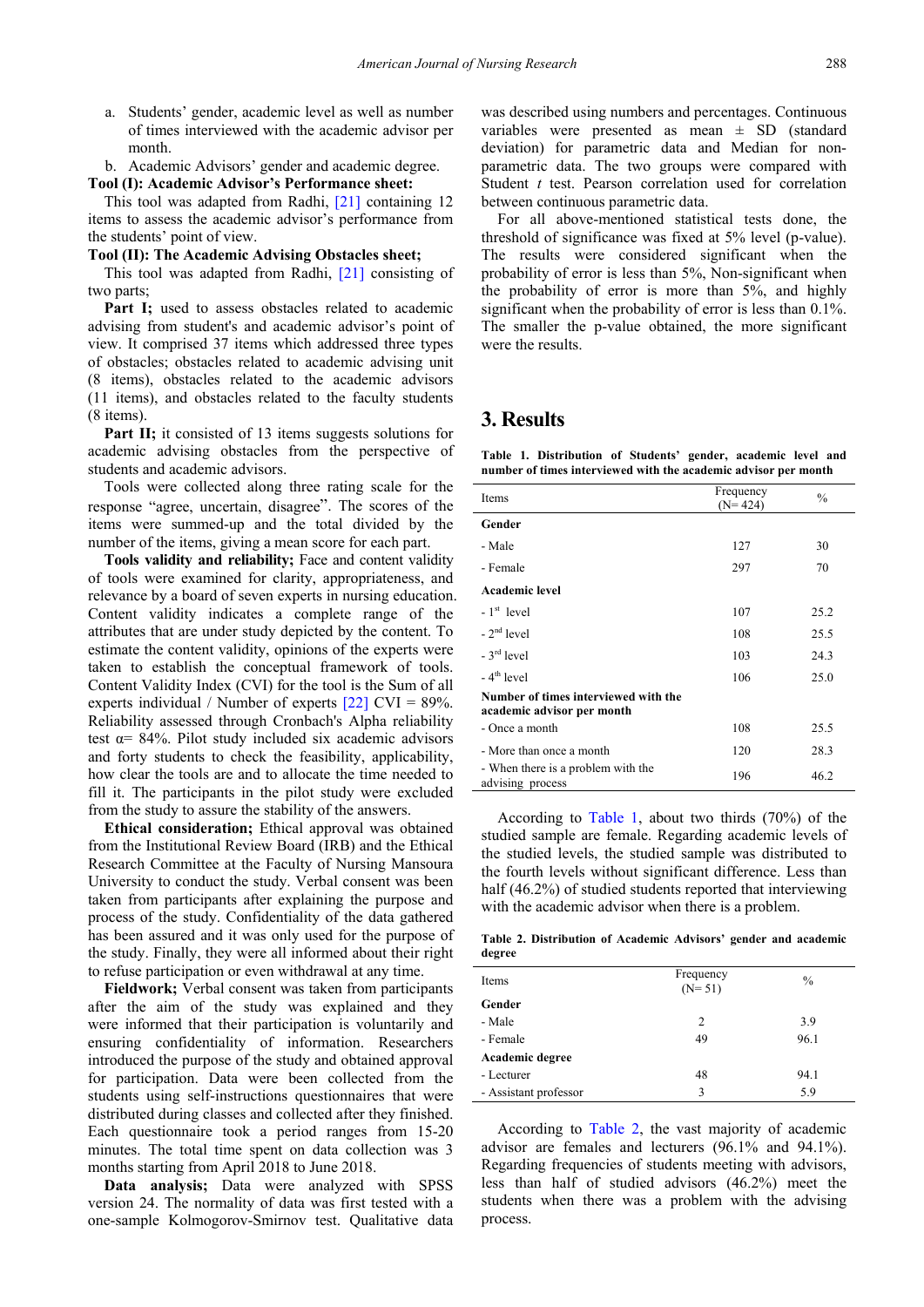**Table 3. Academic advisors' performance and academic advising' obstacles as preserved by students.**

<span id="page-3-0"></span>

| Items                                   | Mean  | SD    |
|-----------------------------------------|-------|-------|
| Academic advisors' performance          | 14.30 | 6.74  |
| Obstacles related to the advising unit. | 9.85  | 3.76  |
| Obstacles related to academic advisor   | 13.01 | 6.01  |
| Obstacles related to student            | 9.69  | 4.07  |
| Total obstacles                         | 32.55 | 11 38 |

According to [Table 3,](#page-3-0) mean of academic advisors' performance (Mean  $\pm$  SD = 14.3  $\pm$  6.74). Obstacles related to academic advisor (Mean  $\pm$  SD = 13.01  $\pm$  6.01) higher than obstacles related to the advising unit (Mean  $\pm$  SD =  $9.85 \pm 3.76$ ) and obstacles related to student (Mean  $\pm$  SD  $= 9.69 \pm 4.07$ .

**Table 4. Correlation between academic advisors' performance and academic advising' obstacles as preserved by students**

<span id="page-3-1"></span>

| Items                                   |      | Р       |
|-----------------------------------------|------|---------|
| Obstacles related to the advising unit. | .139 | $.004*$ |
| Obstacles related to academic advisor   | .019 | .698    |
| Obstacles related to student            | .016 | .737    |
| Total obstacles                         | -053 | 227     |

According to [Table 4,](#page-3-1) there is no significant correlation between academic advisors' performance and academic advising' obstacles as preserved by students, although there is a significant correlation between academic advisors' performance and obstacles related to the advising unit ( $r=139$  and  $P=0.004$ ).

**Table 5. Academic advising' obstacles as perceived by academic advisors**

<span id="page-3-2"></span>

| academic advising' obstacles            | Mean  | SD   |
|-----------------------------------------|-------|------|
| Obstacles related to the advising unit. | 13.09 | 2.93 |
| Obstacles related to academic advisor   | 15.22 | 5.38 |
| Obstacles related to student            | 12.55 | 3.64 |
| Total obstacles                         | 41.06 | 9.68 |

According to [Table 5,](#page-3-2) obstacles related to academic advisors scored the highest score followed by, obstacles related to the advising unit and obstacles related to the student (mean  $= 15.22$ , 13.09 and 12.55 respectively).

According to [Table 6,](#page-3-3) there was a significant mean difference between academic advisors' performance and students' levels ( $F = 4.500$  and  $P = .004$ ). According to the table, fourth level students reported lowest academic advisors' performance (Mean  $\pm SD = 12.44 \pm 7.12$ ) While first level students reported higher Academic advisors' performance (Mean  $\pm$ SD= 15.61  $\pm$ 7.04).

**Table 6. Difference of academic advisors' performance and academic level of students**

<span id="page-3-3"></span>

| Academic advisors'<br>performance | N(424) | Mean  | S.D. | F     | P        |
|-----------------------------------|--------|-------|------|-------|----------|
| $1st$ level                       | 107    | 15.61 | 7.04 |       |          |
| $2nd$ level                       | 108    | 14.17 | 5.46 |       |          |
| $3rd$ level                       | 103    | 14 99 | 6.91 | 4.500 | $0.004*$ |
| $4th$ level                       | 106    | 12.44 | 7.12 |       |          |

**Table 7. Difference of academic advising' obstacles and academic levels as perceived by students**

<span id="page-3-4"></span>

| Academic advising'<br>obstacles | N(424) | Mean  | SD    | F     | P        |
|---------------------------------|--------|-------|-------|-------|----------|
| $-1st$ level                    | 107    | 29.62 | 12.93 |       |          |
| $-2nd$ level                    | 108    | 36.08 | 7.38  |       | $0.001*$ |
| $-3rd$ level                    | 103    | 31.11 | 11 71 | 6.667 |          |
| $-4th$ level                    | 106    | 33.49 | 11.67 |       |          |

According to [Table 7,](#page-3-4) there was a significant mean difference between academic advisors' obstacles and students' levels ( $F= 6.667$  and  $P= .001$ ). According to the table, first level students reported lowest academic advisors' obstacles (Mean + SD =  $29.62 + 12.93$ ) While second level students reported higher academic advisors' obstacles (Mean  $\pm$  SD= 36.08  $\pm$  7.38).

**Table 8. Students' gender in relation to academic advisors' performance and obstacles**

<span id="page-3-5"></span>

|          | Mean<br>SD                     |       |          | P     |  |
|----------|--------------------------------|-------|----------|-------|--|
|          | Academic advisors' performance |       |          |       |  |
| - Male   | 15.33                          | 7.14  |          |       |  |
| - Female | 6.53<br>13.86                  | 2.067 | $0.039*$ |       |  |
|          | Academic advising' obstacles   |       |          |       |  |
| - Male   | 32.54                          | 12.34 |          | 0.991 |  |
| - Female | 32.55                          | 10.96 | .011     |       |  |
|          |                                |       |          |       |  |

According to [Table 8,](#page-3-5) there was a significant mean difference between academic advisors' performance and sex ( $t= 2.067$  and P= .039). According to the table, female students showed lowest academic advisors' performance (Mean  $\pm$  SD = 13.86  $\pm$  6.53) While male students reported higher academic advisors' performance (Mean  $\pm$  SD =  $15.33 \pm 7.14$ ). Moreover, there was no significant mean difference between academic advisors' obstacles and sex  $(t= .001$  and  $p= .991$ ).

| Table 9. Distribution of students' responses regarding suggested solutions for improving academic advising process |  |  |  |  |
|--------------------------------------------------------------------------------------------------------------------|--|--|--|--|
|                                                                                                                    |  |  |  |  |
|                                                                                                                    |  |  |  |  |

<span id="page-3-6"></span>

| Solutions                                                                                                                   |     |                        | Not agree Sometimes |                   |        | Agree         |
|-----------------------------------------------------------------------------------------------------------------------------|-----|------------------------|---------------------|-------------------|--------|---------------|
|                                                                                                                             | N   | $\frac{0}{0}$          | N                   | $\frac{0}{0}$     | N      | $\frac{0}{0}$ |
| 1. Providing academic advising training courses by the faculty to strengthen the academic advisors.                         | 42  | 99                     | 133                 | 31.4 249 58.7     |        |               |
| 2. Provide academic advisors with incentives and rewards.                                                                   | 39  | 92                     | 140                 | 33                |        | 245 57.8      |
| 3. Determine the academic advisor's tasks in a manner consistent with quality standards.                                    | 36. | 8.5                    | 125                 | 9.5 263 62.1      |        |               |
| 4. Providing a sufficient number of qualified academic advisors.                                                            | 33. | 78                     |                     | 139 32.8 252 59.4 |        |               |
| 5. Academic advisors shall be fully engaged to the advising process.                                                        |     | 45 10.6                | 140                 |                   |        | 33 239 56.4   |
| 6. Holding periodic meetings to discuss the difficulties facing the advising process.                                       |     | 11.3 118 27.8 258 60.8 |                     |                   |        |               |
| 7. Communication between the advising unit, academic advisors and students to search for solutions.                         | 29. | 6.8                    |                     | 147 34.7 248 58.5 |        |               |
| 8. Accurate selection of academic advisors and determine their duties accurately.                                           |     | 8.7                    |                     | 110 25.9 277 65.3 |        |               |
| 9. Providing the faculty with advising program that goes with quality assurance standards.                                  |     | 78                     |                     | 119 28.1 272 64.2 |        |               |
| 10. Periodic evaluation for academic advising process.                                                                      | 29  | 6.8                    |                     | 145 34.2 250 59   |        |               |
| 11. Holding university-level meetings for faculties advising units to exchange experiences related to academic advising. 30 |     | 7.1                    | 113                 | 7.1               | 280 66 |               |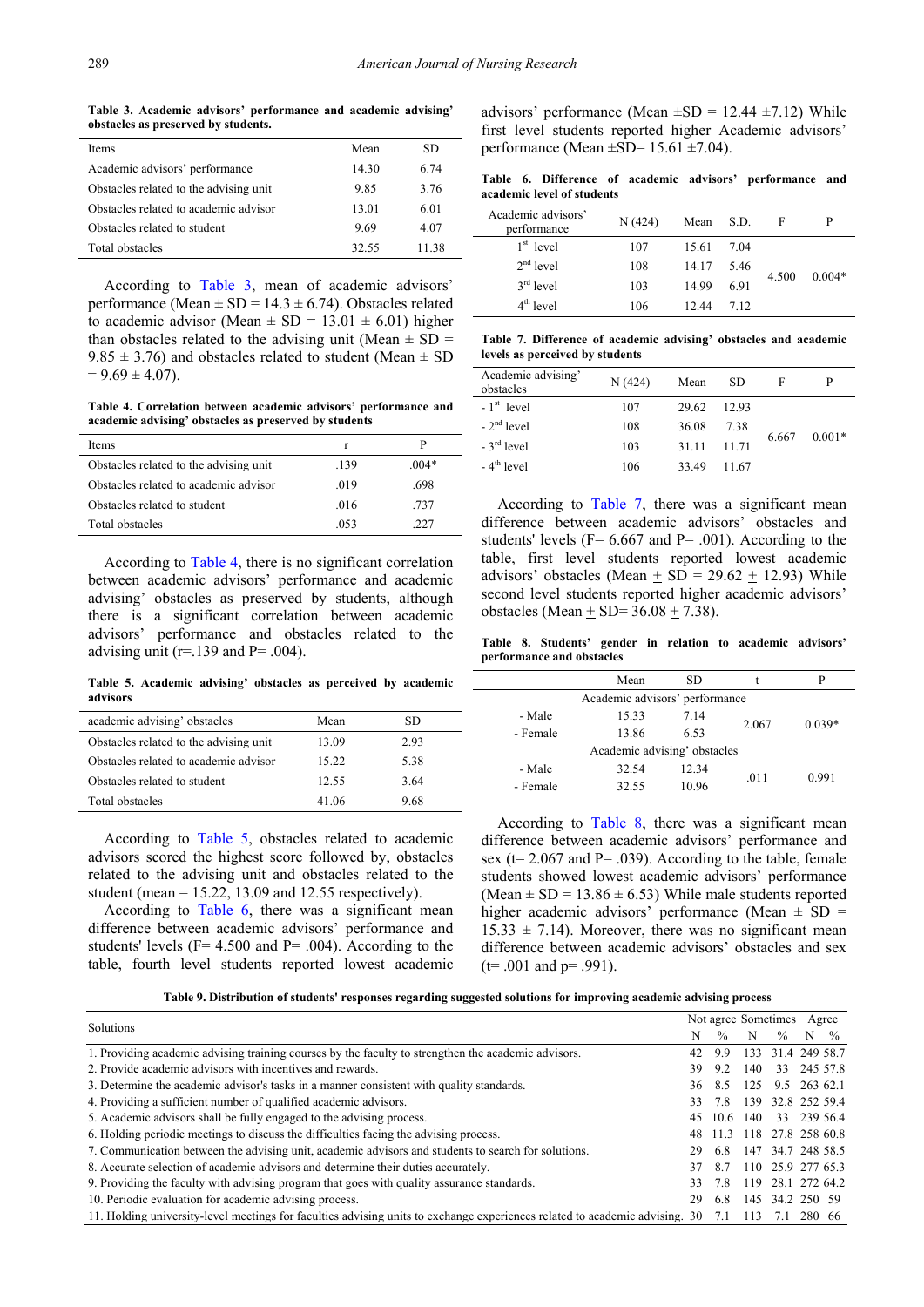**Table 10. Distribution of advisors responses regarding suggested solutions for improving academic advising process**

<span id="page-4-0"></span>

| Solutions                                                                                                                |                |               | Not agree Sometimes Agree |               |                 |
|--------------------------------------------------------------------------------------------------------------------------|----------------|---------------|---------------------------|---------------|-----------------|
|                                                                                                                          | N              | $\frac{0}{0}$ | N                         | $\frac{0}{0}$ | $N \frac{9}{6}$ |
| 1. Providing academic advising training course by the faculty to strengthen the academic advisor.                        |                |               | 5                         | 9.8           | 45 88.2         |
| 2. Provide academic advisors with incentives and rewards.                                                                |                |               | 5.                        | 9.8           | 45 88.2         |
| 3. Determine the academic advisor's tasks in a manner consistent with quality standards.                                 |                |               | 8                         | 15.7 43 84.3  |                 |
| 4. Providing a sufficient number of qualified academic advisors                                                          |                |               | 9                         | 17.6 41 80.4  |                 |
| 5. Academic advisors shall be fully engaged to the advising process.                                                     | $\overline{4}$ | 78            | -6                        | 11.8 41 80.4  |                 |
| 6. Holding periodic meetings to discuss the difficulties facing the advising process.                                    |                |               | 6                         | 11.8 44 86.3  |                 |
| 7. Communication between the advising unit, academic advisors and students to search for solutions.                      |                |               | 10                        | 19.6 41 80.4  |                 |
| 8. Accurate selection of academic advisors and determine their duties accurately.                                        |                |               | 4                         | 7.8 47 92.2   |                 |
| 9. Providing the faculty with advising program that goes with quality assurance standards.                               |                |               | 9                         | 17.6 42 82.4  |                 |
| 10. Periodic evaluation for academic advising process.                                                                   |                |               | 9                         | 17.6 42 82.4  |                 |
| 11. Holding university-level meetings for faculties advising units to exchange experiences related to academic advising. |                |               | 8                         | 15.7 42 82.4  |                 |

[Table 9](#page-3-6) revealed that students who agreed to all solutions more than whose responses were sometimes or not agree. Students agreed to hold university-level meetings for faculties advising units to exchange experiences related to academic advising and accurate selection of academic advisors and determine their duties accurately more than other solutions.

According to [Table 10,](#page-4-0) advisors who agreed to all solutions more than whose responses were sometimes or not agree. Advisors agreed to solutions; accurate selection of academic advisors and determine their duties accurately more than other solutions.

# **4. Discussion**

Providing academic advising for nursing students has a great potential to influence their growth and development [\[23\].](#page-6-15) As it can help them to prevent problems, develop their strengths, eliminate their weaknesses, and integrated them within the nursing profession [\[24\].](#page-6-16) In this context, this study aimed to provide suggestions for improving academic advising through assessing the academic advisors' performance from the students' point of view, investigate the obstacles of academic advising from the perspective of both academic advisors and faculty students, and provide solutions to overcome obstacles of academic advising.

The study findings indicated that the studied faculty students agreed that academic advisors perform their role in highly manner. Agreeing with Harrell  $&$  Reglin, [\[18\]](#page-6-10) who conduct a study for evaluation of a community college's nursing faculty advising program relative to students' satisfaction and retention who found students reported satisfaction with advisors. This result contradicting with Saadeh, J.A., Khalifeh, & Alyah, [\[25\]](#page-6-17) who studied academic advising problems in Jordon and documented that the university students not satisfied with the academic advisors' performance as they failed to perform their role in the academic advising process.

Concerning to obstacles of academic advising process, obstacles related to academic advisors scored higher rather than others academic advising obstacles from the studied academic advisor and faculty students' point of view. This indicated that there is a great need to strengthen academic advisor by providing academic advising training sessions in their campus and faculty, determining their role accurately, and reducing their workload. This

interpretation is supported by Hamlet [\[26\]](#page-6-18) who asserted that academic advising requires knowledgeable counselors who had time and have the ability to give close attention to detail.

As well, this result may interpret the cause of selecting the studied academic advisors and students to provide academic advising training courses and holding meetings to exchange academic advising experience within the campus as priority suggestion to improve academic advising process [\(Table 8](#page-3-5)  $&$  [Table 9\)](#page-3-6). This finding is parallel to those of Allogmani [\[14\]](#page-6-6) who investigate the main obstacles restraining academic advising facing the undergraduate students at Islamic University from students' overview and concluded that obstacles related to academic advisors came on top among others obstacles. In against with this result, Banat [\[27\]](#page-6-19) who mentioned that college students ranked obstacles related to academic advisors as the lowest the academic advising obstacles and academic advisors perceive obstacles related to college students as the highest.

Furthermore, the data analysis showed a significant mean difference between academic advisors' performance and academic students' lives as the fourth-level students report lowest academic advisors' performance while the first-level students report higher academic advisor's performance. This might be explained by the fact that the first level academic students in Egypt are not exposed to advising in previous studying stages and not expected more and any level of academic advising could satisfy them. As well possibly, at the fourth level, academic students realize that they need more guidance compared to another academic year as they prepared to practice the profession. A similar finding was reported by Al-Shubil [\[28\]](#page-6-20) in Jordon, who found that the first year academic students more satisfied with academic advisors performance rather than second, third, and fourth level academic students.

As revealed by this study, there was a significant mean difference between academic advising obstacles and students' academic levels as first level students report lowest academic advising obstacles meanwhile second level students report higher academic advising obstacles. This may be due to in the second academic year the students began to realize the importance of academic advising, as they would stay longer in the faculty, which make them realize obstacles that hinder academic advising. This interpretation is supported by Muola, Maithya, & Mwinzi [\[29\]](#page-6-21) who proved that second-year academic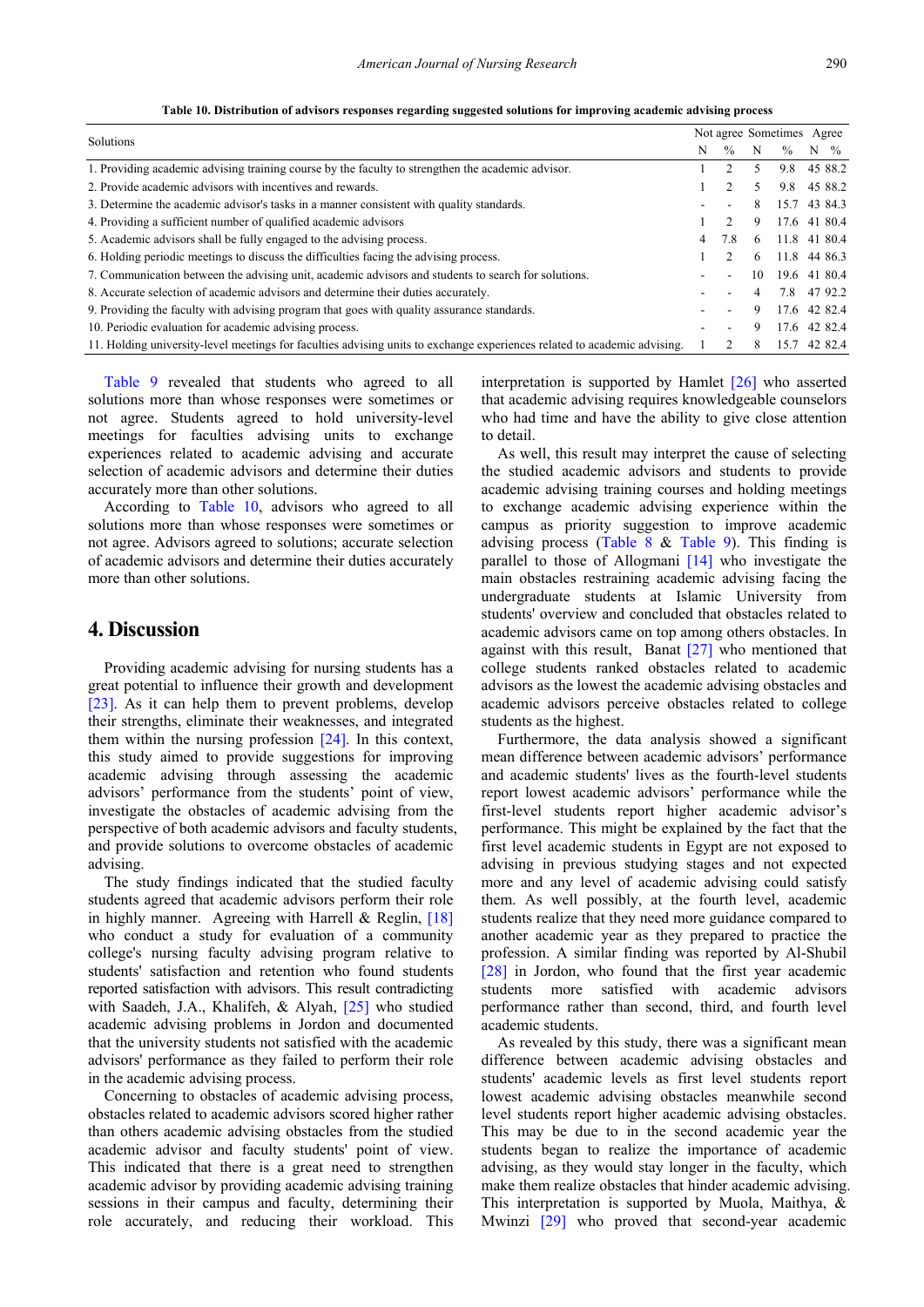students seek to advise more than first, third and fourthyear students.

Concerning the relation between faculty students' sex and their perception to academic advisors' performance, there is a significant mean difference between faculty students' sex and their perception to academic advisors' performance as female students report lowest academic advisors' performance while male students report higher academic advisors' performance. This may be due to the nature of female that seeks perfection that leads them to seek more help in dealing with academic difficulties.

As for the relationship between students' sex and their perception of academic advising obstacles, there is no significant mean difference between the students' sex and their perception of academic advising obstacles. This means that the obstacles of academic advising at the faculty are not influenced by students' sex. This could be related to all students live in the same psychological, social and academic conditions and suffer from almost similar advising problems. Al-Shubil [\[28\]](#page-6-20) mentioned that there are no statistically significant differences in the students' perception regarding academic guidance problems and sex support this result. In contrast with this finding, a study conducted at Al-Quds University by Banat [\[27\]](#page-6-19) who declared that more male students are suffering from academic advising problems than females.

Regarding the suggestions for improving academic advising, most of studied students asserted that holding university-level meetings for faculties advising units to exchange experiences related to academic advising, accurate selection of academic advisors and determine their duties accurately, and providing the faculty with advising program that goes with quality assurance standards are most likely solutions to improve academic advising process.

Along with the present result, study at Ocean County College in New Jersey by Duffy [\[30\]](#page-6-22) who plan, implement, and analyze an academic advising initiative and reviewed that by reaching out and getting involvement from faculty as well as other administrators academic advising will be able to move forward. In addition, Duffy added applied structural staffing who oriented and prepared for their role within academia advising could enhance academic advising capacity.

In the same context, the majority of studied academic advisors agreed that accurate selection of academic advisors determines their duties accurately. Conducting academic advising training courses by the faculty, and provide academic advisors with incentives and rewards can improve academic advising process. This finding is in congruence with Chan et al., [\[31\]](#page-6-23) in China, who examines the academic advising from advisors and advisees perspectives and asserted on the importance of providing training in advising as some advisors could not guide students as they suffer from lacked administrative knowledge due to insufficient training.

In the same line Chan et al., [\[31\]](#page-6-23) who examine the perspectives of advisors and advisees towards academic advising in undergraduate nursing education and suggested that sufficient training is been needed to increase the effectiveness of academic advising. Additionally, in a study in Texas by Shockey [\[32\]](#page-6-24) reinforced that building recognition and reward system, and qualified individuals who want and have the capacity to serve students in academic advising are major areas for strengthen academic advising program.

# **5. Conclusion**

The study concluded that obstacles related to advisors scored higher rather than other advising obstacles from advisors and students' point of view. In addition, this study elaborated that holding university-level meetings for faculties advising units to exchange experiences related to academic advising, selection of academic advisors and determine their duties accurately, providing the faculty with advising program that goes with quality assurance standards are most likely solutions to improve academic advising process from students' perspective. furthermore, holding academic advising training courses, and provide advisors with incentives and rewards can improve academic advising process from advisors' prespective

# **6. Indented Recommendations**

In view of this study, the following points are recommended as corrective actions for academic advising process:

- 1. Offer academic advising training programs to enhance academic advisor in performing their roles.
- 2. Establish clear standards for academic advisors selection.
- 3. Establish a comprehensive academic advising regulation that goes with quality assurance standards.
- 4. Developing a comprehensive incentives system that encourages academic staff to participate in the academic advising process and perform their roles preciously.
- 5. Academic advising should be declared in the orientation programs for all new academic staff members and students.
- 6. Numerous field research is necessary for the area of evaluating academic advising process particularly during the advising session to provide evidence that is more conclusive.

## **References**

- <span id="page-5-0"></span>[1] Danver, S. L. (2016). *Encyclopedia of Online Education*. SAGE Publications. Retrieved from
	- https://books.google.com.eg/books?id=8FC0DAAAQBAJ.
- <span id="page-5-1"></span>[2] NACADA. (2019). The Global Community for Academic Advising, NACADA core values of academic advising. Retrieved February 24, 2019, from

https://www.nacada.ksu.edu/Resources/Pillars/CoreValues.aspx.

- <span id="page-5-2"></span>[3] Baker, V. L., & Griffin, K. A. (2010). Beyond Mentoring and Advising: Toward Understanding the Role of Faculty "Developers" in Student Success. *About Campus*, *14*(6), 2-8.
- <span id="page-5-3"></span>[4] O'Banion, T. (2012). Be advised. *Community College Journal*, *83*(2), 42-47.
- <span id="page-5-4"></span>[5] Hollis, L. P. (2009). Academic Advising in the Wonderland of College for Developmenta. *College Student Journal*, *43*(1), 31-35.
- <span id="page-5-5"></span>[6] NACADA. (2016). NACADA Academic Advising Core Competencies Guide (PG23) (Abridgement ) Core Competency Areas: Conceptual Component Core Competency Areas : Informational, 1-6.